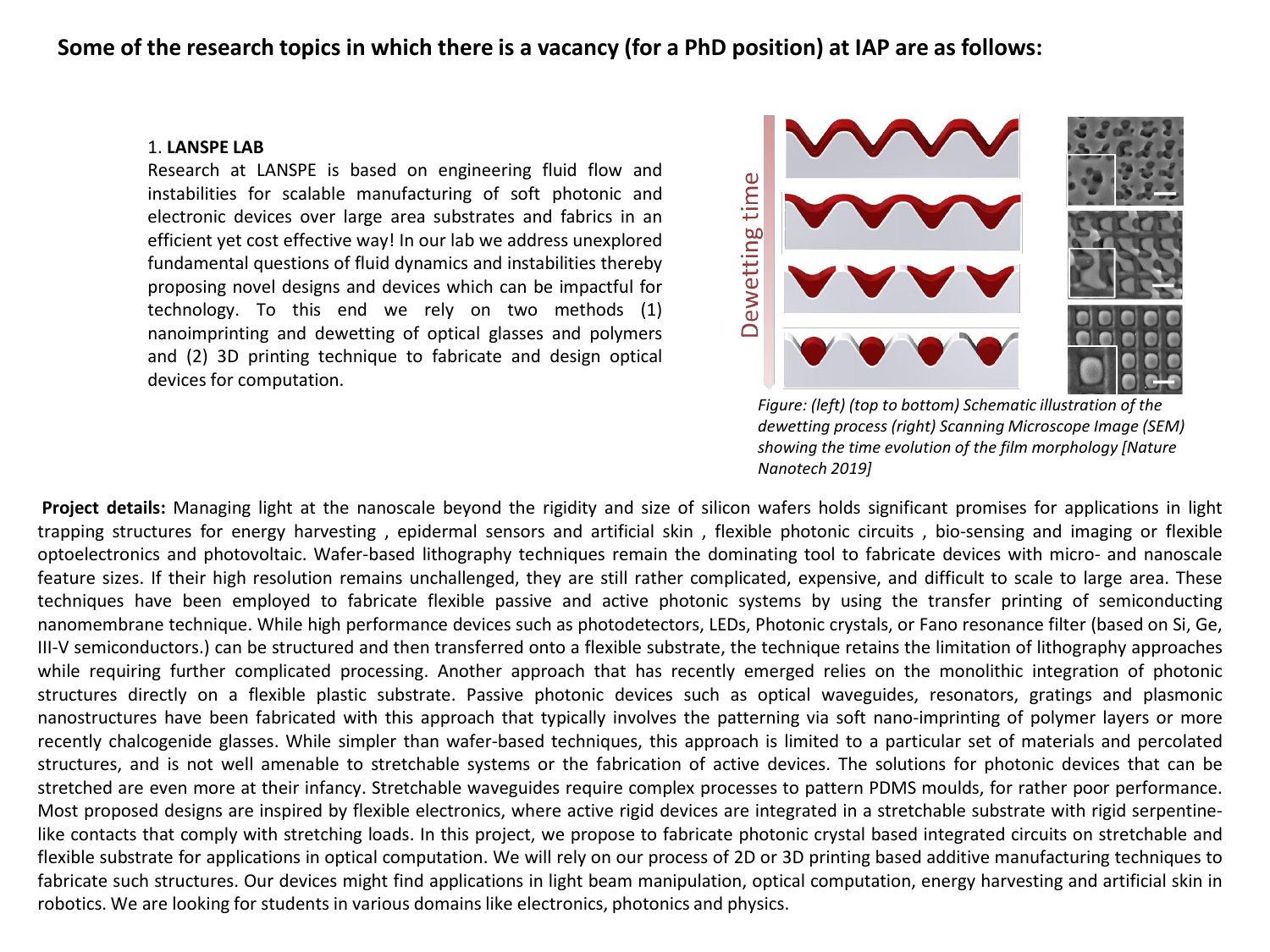## 2. **Optics and Microfluidics Instrumentation (OMI) Lab** at IAP-IISc: Prof.

Sai Siva Gorthi's group

## Latest Publications from OMI Lab: [Google](https://scholar.google.com/citations?hl=en&user=9UiF1owAAAAJ&view_op=list_works&sortby=pubdate) [Scholar](https://scholar.google.com/citations?hl=en&user=9UiF1owAAAAJ&view_op=list_works&sortby=pubdate)

Project Description for Prospective PhD Students: While much research efforts are being invested in point-of-care diagnostics, they are highly diffused and the resulting prototypes tend to be built on mutually incompatible platforms. Thus, whenever a variety/panel of tests are required, the only option is to use a conventional centralized laboratory, which requires significant investment and also cannot serve remote areas and other scenarios such as space missions and pan-India digital health missions.

This project aims to work towards a common platform technology which would be able to perform all four major test categories- cytology (microscopy), molecular biology, bio-chemistry and immuno- chemistry based. New architecture which support hardware, operating system and software on a single instrument to support realization of the aforementioned four classes of in-vitro diagnostic platforms is being developed in our lab. It would utilize in-built sensing and actuation methods to conduct the test on a disposable cartridge. The smartcartridge (and an accompanying reagent pack) would be test-specific and thus, modular and upgradable. This would enable the entire community of researchers in not so directly related areas also to align their output towards upgrading a unified and highly useful system.

The system would be portable enough to be carried in backpacks and low-cost enough to be produced on a massive scale. Complete/nearly complete automation and internet connectivity would ensure high reliability, low operator training and possibility of data analysis too. Such a system could be targeted towards mass detection of virulent diseases like Malaria, Dengue; genetic abnormalities such as Sickle-Cell disease and Thalassaemia; nutritional disorders such as Diabetes & Anemia; and fatal conditions such as HIV, TB etc. Development of such a "Lab to Point-of-Need" technology would not only result in few patents and products, but have high chances of getting licensed by In-vitro diagnostic companies.



*Figure: (a) The system consists of an integrated platform capable of performing all major types of assays. It would accept a pair of testspecific cartridge and reagent pack. The test would be performed automatically and the results would be relayed over internet or on an attached screen. (b) The whole system (platform plus kit) would be portable enough to carried in a backpack and used in remote areas, places affected with natural disasters or wars, constricted spaces such as submarines, space missions, ports of entries & even public health kiosks.*